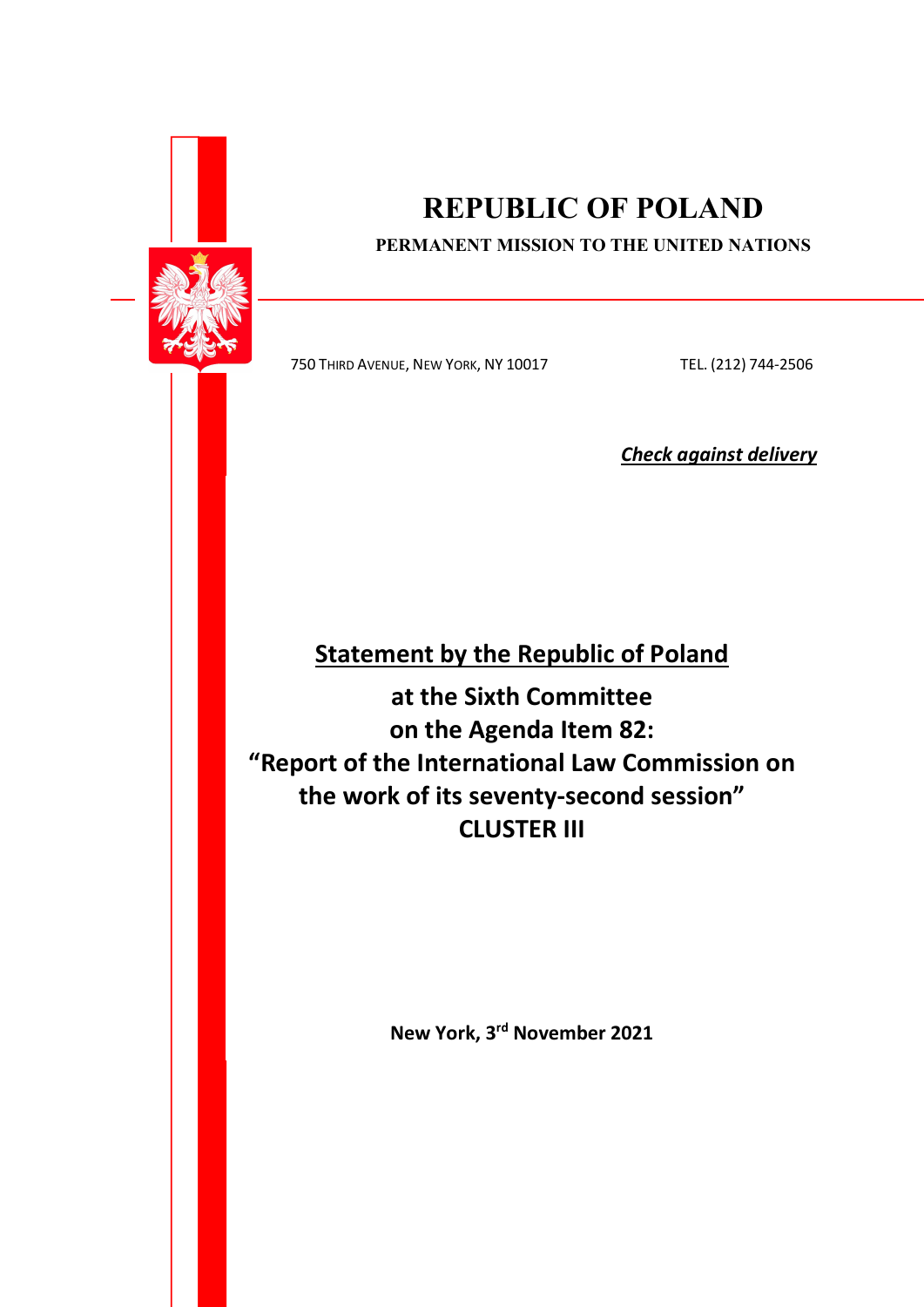#### Madam Chair, Distinguished Delegates,

I will present the Republic of Poland's comments concerning two chapters of the International Law Commission's Report from its seventy-second session – "Succession of States in respect of State responsibility" (Chapter VII) and "General principles of law" (Chapter VIII).

On the topic "Succession of States in respect of State responsibility", my delegation would like to thank the Special Rapporteur for his fourth report. We take note of the draft articles this report proposed. Poland agrees with some general observations made by the Special Rapporteur, such as those on the subsidiary nature of the draft articles, the priority of agreements entered into between concerned States, and the importance of preserving consistency with the Commission's previous work, particularly its articles on the responsibility of States for internationally wrongful acts.

Still, we reiterate our view that draft articles seem not to be the most appropriate outcome for this topic. Poland believes that following the model applied by the Commission in its work on Provisional application of treaties – i.e., preparing a draft conclusion with an annex containing some model clauses – would be more beneficial and practical.

### Madam Chair, Distinguished Delegates,

Allow me now to turn to Chapter VIII, "General principles of law". Poland continues to support the Commission's work on this topic because of its potential importance not only in theoretical but also in practical terms, especially for domestic courts and other entities. Thus, we would like to thank the Special Rapporteur, Mr. Marcelo Vázquez-Bermúdez, for his second report and the Secretariat for its memorandum on this subject.

2/4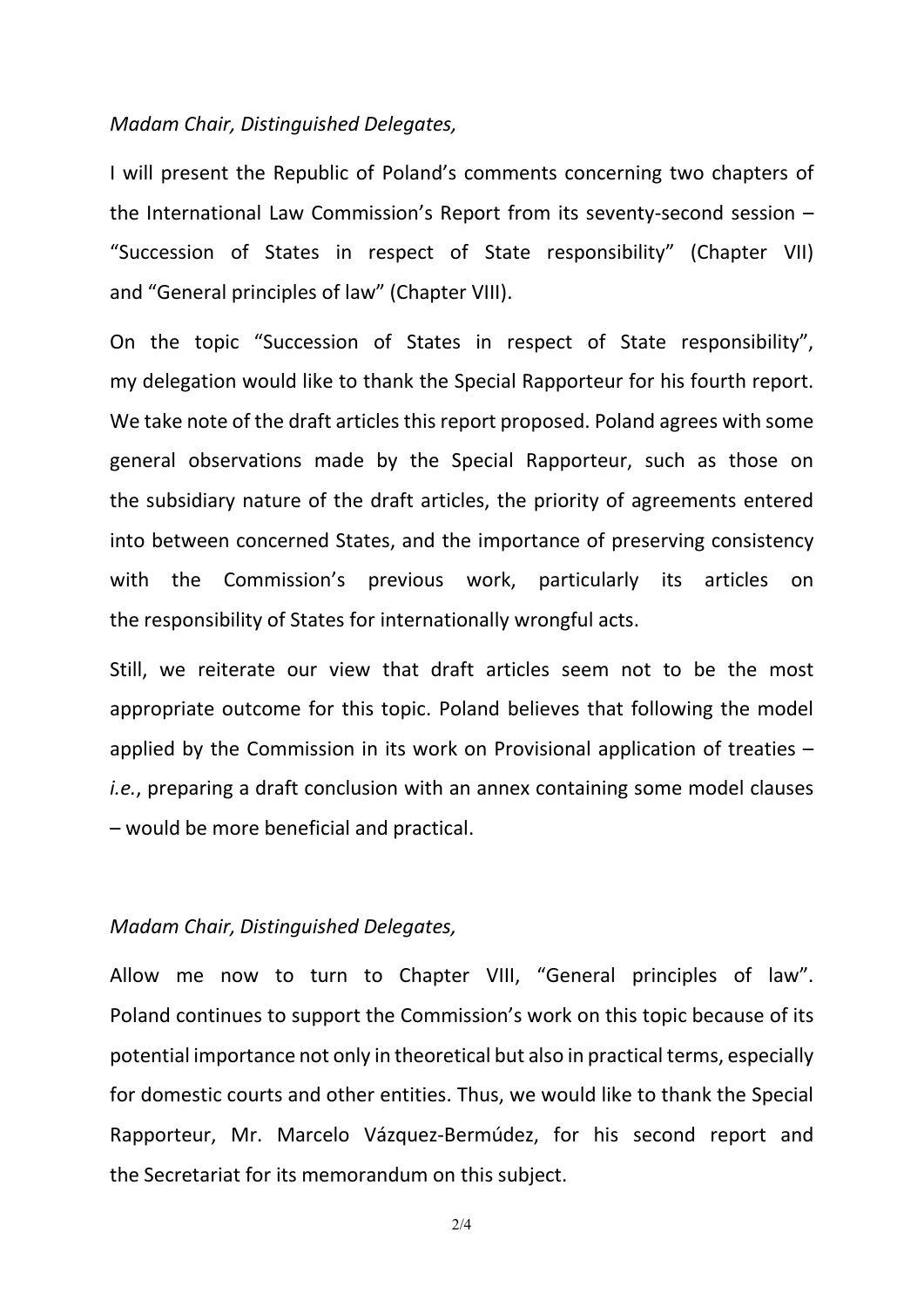We agree with the Special Rapporteur that the scope of the topic should include the legal nature of general principles of law as a source of international law, the identification of general principles of law, and an examination of their relationship with other sources of international law.

We take note of draft articles 4-8 proposed by the Special Rapporteur in his second report and would like to make some preliminary observations. Firstly, draft conclusion 5 does not explain the correlation between the terms "principal legal systems of the world" and "legal families". Certainly, the use of the latter term should be reconsidered. The purpose of paragraph 2 of this conclusion is imprecise, as it is difficult to ascertain the relationship between the abstract evaluation of "legal families" and "national legislation" mentioned in paragraph 3. In our delegation's view, primary importance should be ascribed to the latter.

With respect to draft conclusion 6, it should be noted that the issue of transposition of principles to the international legal system is not mentioned expressly in Article 38 paragraph (c) of the Statute of the International Court of Justice. Therefore, more consideration should be given to whether it can be treated as requirement for recognition of general principles of law. Furthermore, the abstract notion of "fundamental principles of international law" used in this provision should be supplemented by formulae "as contained in United Nations Charter". Without such clarification, the draft conclusion moves in the direction of subordinating general principles of law to other sources of international law.

To some extent, this problem is also discernible in draft conclusion 7 letters (a) and (b). Considering provisions widely recognized in treaties as general principles of law blurs the distinction between those two sources of international law. Simultaneously, simply treating treaties as a source of general principles of law could ultimately lower the threshold for treaty norms, primarily through custom,

3/4